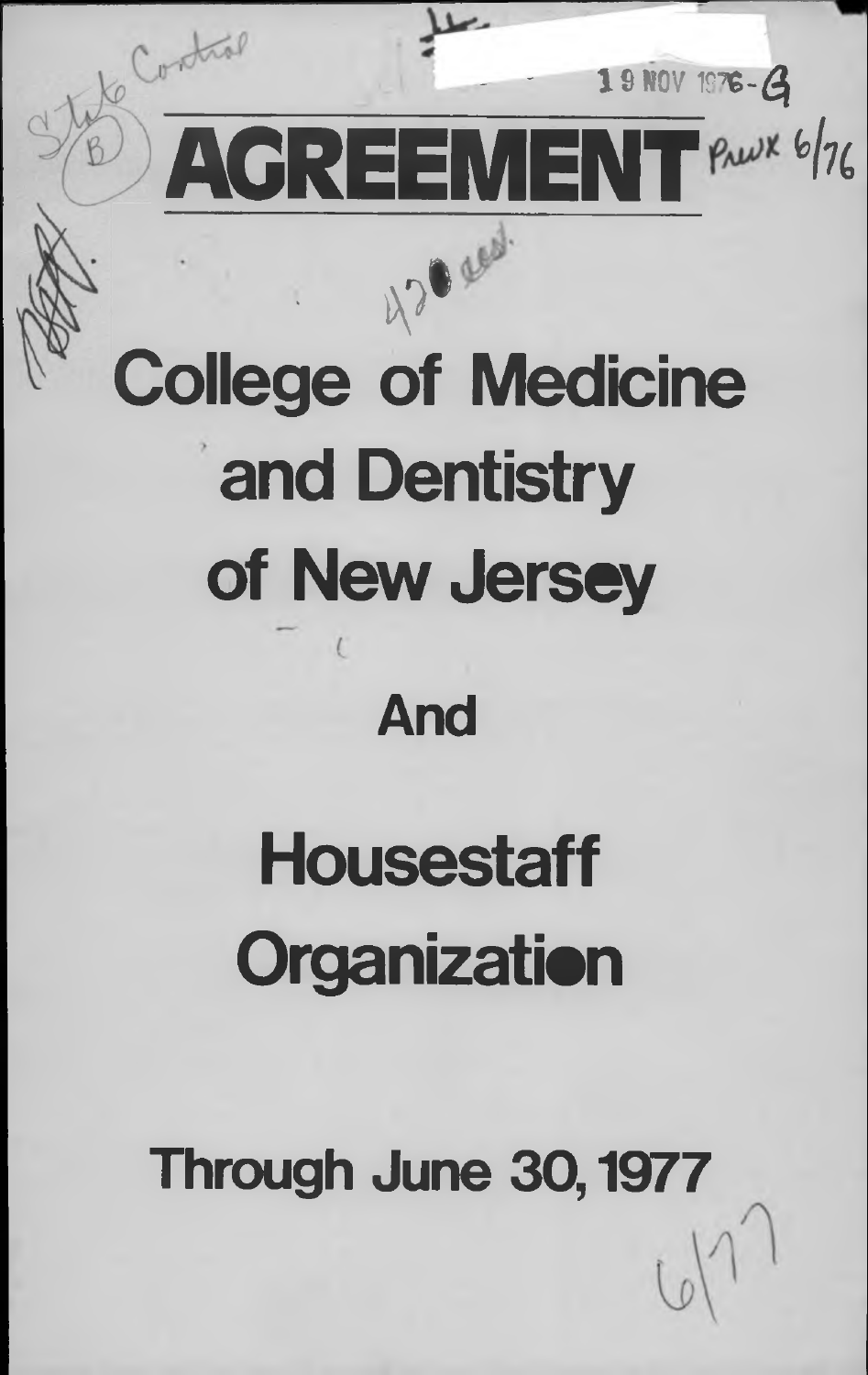# **HOUSESTAFF ORGANIZATION**

# **TABLE OF CONTENTS**

|                                                     | Page no. |
|-----------------------------------------------------|----------|
|                                                     |          |
| Article II, DUES CHECKOFF AND NON-DISCRIMINATION .1 |          |
| Article III, MANAGEMENT RIGHTS 2                    |          |
|                                                     |          |
| Article V, COMPENSATION BENEFITS 3                  |          |
|                                                     |          |
| Article VII, INDIVIDUAL CONTRACTS 5                 |          |
| Article VIII, ON-DUTY SCHEDULES  6                  |          |
| Article IX, HEALTH AND HOSPITAL BENEFITS  6         |          |
|                                                     |          |
|                                                     |          |
|                                                     |          |
|                                                     |          |
| Article XIV, MEDICAL AND ACADEMIC MATTERS 8         |          |
| Article XV, DISCIPLINARY ACTION  10                 |          |
| Article XVI, OUTSIDE EMPLOYMENT 10                  |          |
| Article XVII, SAVINGS CLAUSE  12                    |          |
| Article XVIII, COMPLETE AGREEMENT  12               |          |
| Article XIX, TERM OF AGREEMENT AND RENEWAL 12       |          |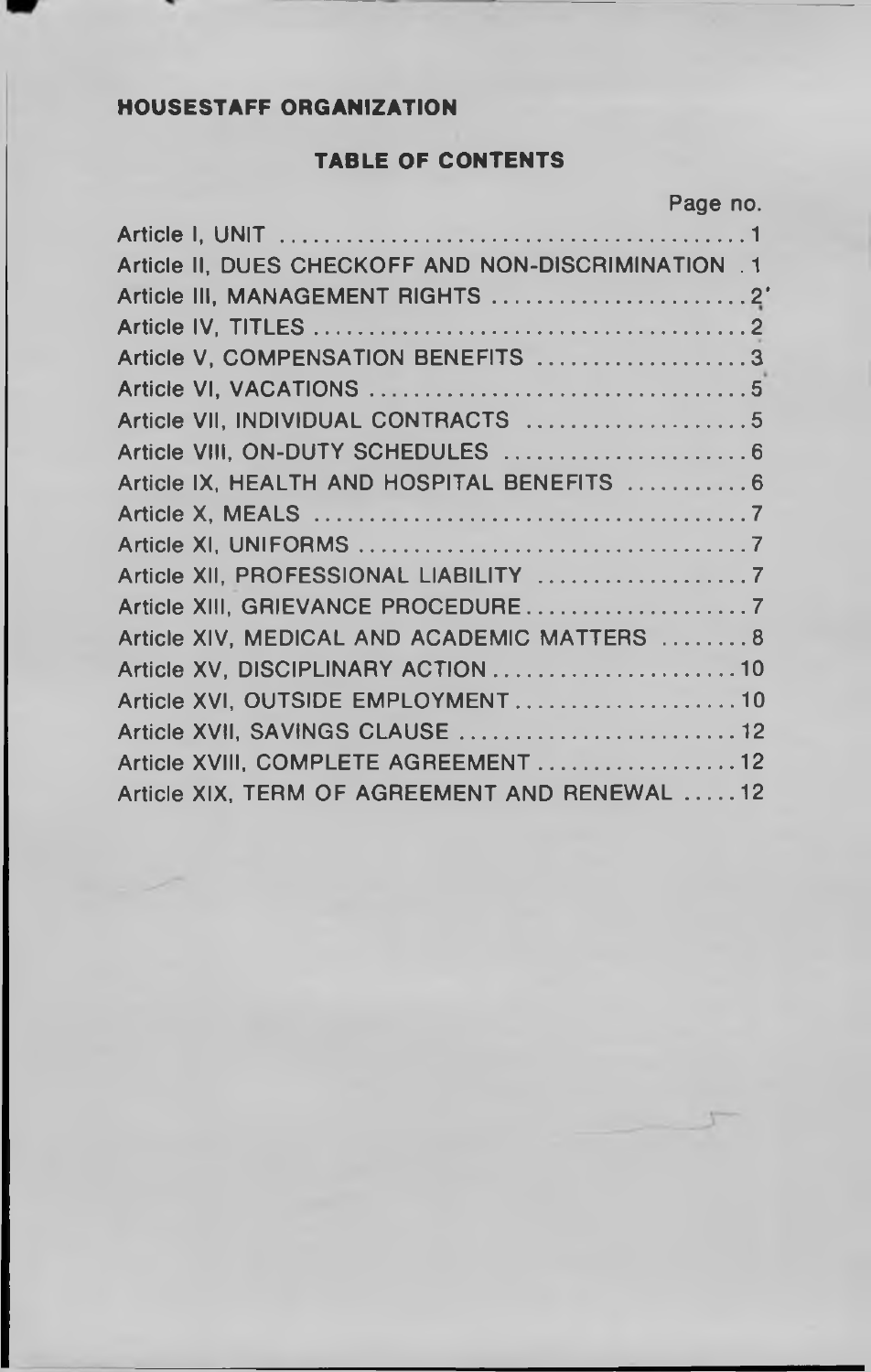This Agreement is effective June 17, 1976 by and between the College of Medicine and Dentistry of New Jersey (hereinafter referred to as the College) and the Housestaff Organization of the College of Medicine and Dentistry of New Jersey (hereinafter referred to as HOCMDNJ).

The parties recognize that it is the responsibility of the College to provide a quality educational program and an available source of well trained physicians for the rapid expanding health needs of New Jersey and that this Agreement is intended to contribute to the fulfillment of those responsibilities.

Now, therefore, in consideration of the covenants herein contained, the parties agree as follows:

## **Article I, UNIT**

#### **Section 1**

The College recognizes the HOCMDNJ as the exclusive representative for the purpose of collective negotiations in the unit for which HOCMDNJ was certified by P.E.R.C. on May 22, 1974.

INCLUDED: All physicians and dentists titled intern, resident and fellow employed by the College of Medicine and Dentistry of New Jersey.

EXCLUDED: All others.

#### **Section 2**

The terms "employee(s)" and "housestaff officer(s)" used interchangeably in this agreement shall mean only those persons in the unit described above in Section 1 of this Article.

## **Article II, DUES CHECKOFF AND NON-DISCRIMINATION**

#### **Section 1**

The College agrees to deduct from the regular paycheck of any employee the dues of the HOCMDNJ provided the employee authorizes such deduction in writing in proper form to the Office of Personnel Resources.

Dues so deducted shall within ten (10) days of the date of deduction be transmitted to the designated officer of the HOCMDNJ, together with a listing of the employees included.

The Secretary-Treasurer of the HOCMDNJ shall certify to the College the current rate of dues and shall notify the College of any change in the rate of dues to be deducted thirty (30) days prior to the intended effective date of such change.

#### **Section 2**

The parties agree to follow a policy of non-discrimination on the basis of race, color, creed, national origin, ancestry, sex or marital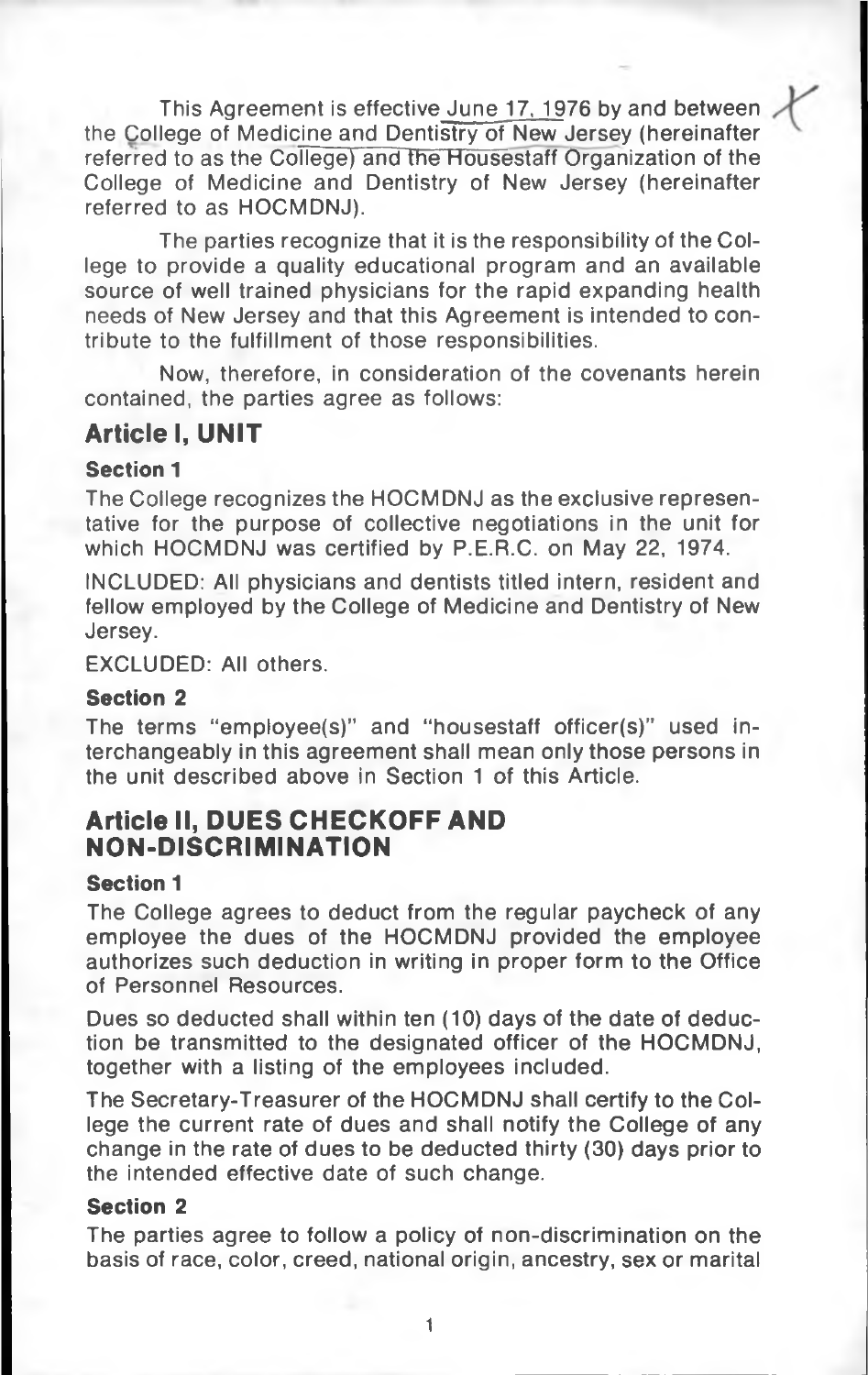status, or participation in or association with the activities of any employee organization, which is permissable under law and does not interfere with an employee's employment obligation.

## **Article III, MANAGEMENT RIGHTS**

The College retains and may exercise all rights, powers, duties, authority and responsibilities conferred upon and vested in it by the laws and constitution of the State of New Jersey and the United States of America.

Except as specifically limited or modified by the terms of this agreement, or by law, all of the rights, powers, duties, authority, perogatives of management, and the responsibility to promulgate and enforce reasonable rules and regulations governing the conduct and activities of employees are also retained by the College, whether exercised or not, and are to remain exclusively with the College.

## **Article IV, Titles**

#### **Section 1**

Effective July 1, 1974, the titles of Housestaff Officers shall be con verted and equated as follows:

#### **PRIOR TITLE**

### **NEW TITLE**

| Intern            | Post Graduate Year 1 |
|-------------------|----------------------|
| 1st Year Resident | Post Graduate Year 2 |
| 2nd Year Resident | Post Graduate Year 3 |
| 3rd Year Resident | Post Graduate Year 4 |
| 4th Year Resident | Post Graduate Year 5 |
| 5th Year Resident | Post Graduate Year 6 |
| 6th Year Resident | Post Graduate Year 7 |

#### **Section 2**

Effective July 1, 1974, the appointment of a Housestaff Officer shall be based on his/her appropriate Post Graduate Year (hereafter PGY), which shall be determined as follows:

a.) a Housestaff Officer who has not completed at least one year training in an AMA-CME-ADA approved training program shall be placed at the PGY-1 level.

b.) a Housestaff Officer who has completed one or more years of service in an AMA-CME-ADA approved training program shall be placed at the PGY level which equates the number of such yeas of service plus one. (Eg., a Housestaff Officer who has completed two years of service in such training program shall be placed at PGY-3)

c.) a Housestaff Officer required to spend a prerequisite period of service in an AMA-CME-ADA training program in a specialty other than that in which he/she is serving shall be classified on the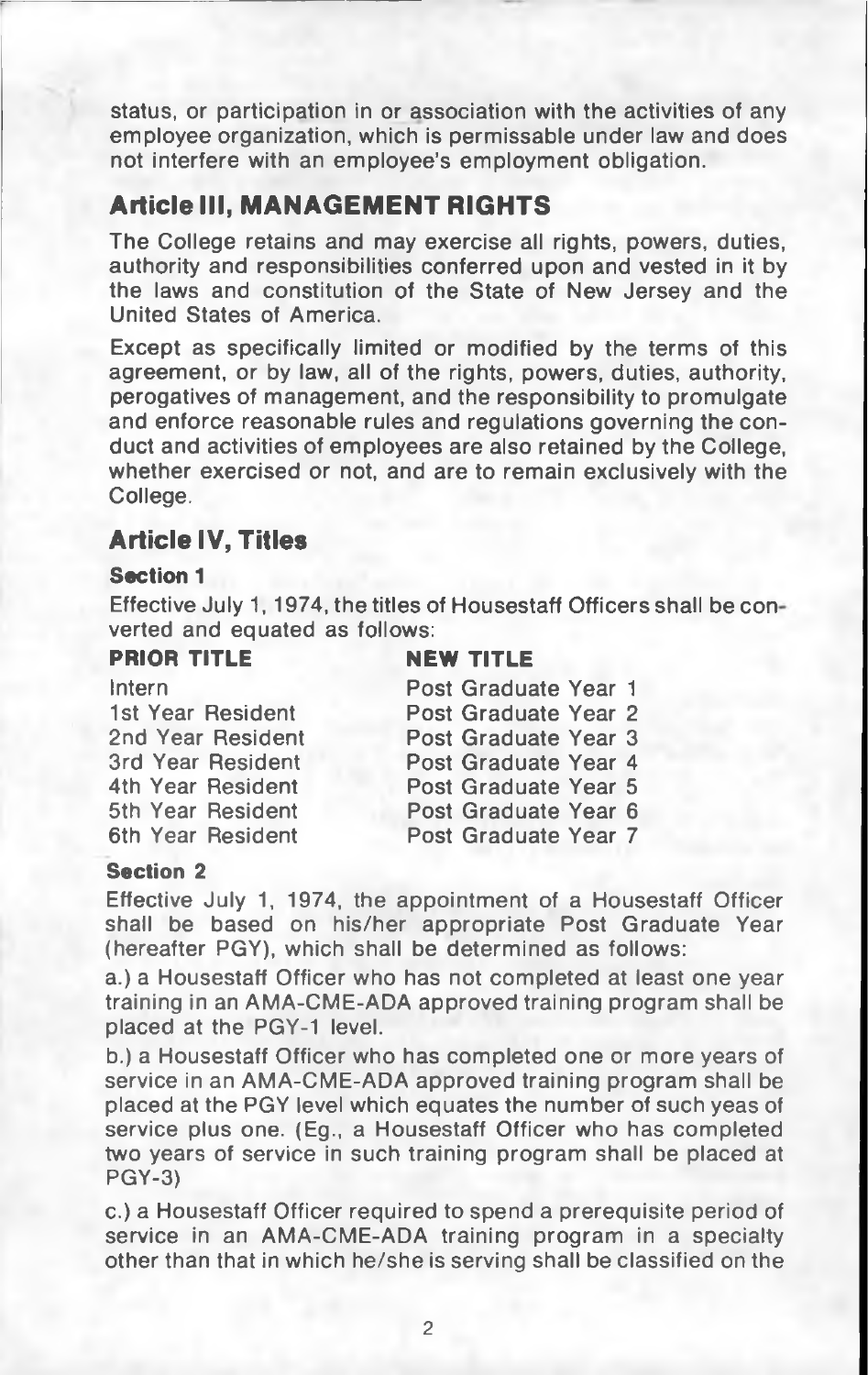basis of cumulative years of such service, provided however that in the event that a Housestaff Officer changes his/her specialty, he/she shall receive a maximum credit of three (3) years for prior service in such other AMA-CME-ADA approved training program, d.) when some or all of the prior service of a Housestaff Officer has been in a non-AMA-CME-ADA approved training program, he/she shall at a minimum be classified at the PGY level appropriate to the years of service he/she has completed in an AMA-CME-ADA approved training program.

Additional credit, if any, for non-AMA-CME-ADA approved training programs to be granted in establishing the appropriate PGY level for a Housestaff Officer shall be determined by the Housestaff Officer and his/her Department Chairman at the time of appointment.

In determining additional credit, the Department Chairman shall seek guidance from the appropriate Division Chief, if applicable, and Specialty Board and shall thereafter recommend to the appropriate Dean, whose decision shall be final and binding (i.e., not subject to the grievance procedure).

Any new Housestaff Officer seeking additional credit per the above shall have as a maximum a total of 60 calendar days starting from the date of his/her employment to make such a request. Requests made beyond the 60th calendar day shall not be considered.

Any current Housestaff Officer seeking additional credit per the above shall have as a maximum a total of 60 calendar days starting from the date of formal signature of this document to make such a request. Requests made beyond the 60th day shall not be considered.

### **Section 3**

A Housestaff Officer who, during the term of this agreement, successfully completes his/her service for a year and is reappointed to serve for an additional year shall be advanced to the next higher PGY.

## **Article V, COMPENSATION BENEFITS**

#### **Section 1**

Effective June 23, 1974, the following salary levels shall be established:

| PGY 1 | \$12,295 |
|-------|----------|
| PGY 2 | 13,193   |
| PGY 3 | 13.749   |
| PGY 4 | 14.319   |
| PGY 5 | 14,874   |
| PGY 6 | 15.435   |
| PGY 7 | 15.980   |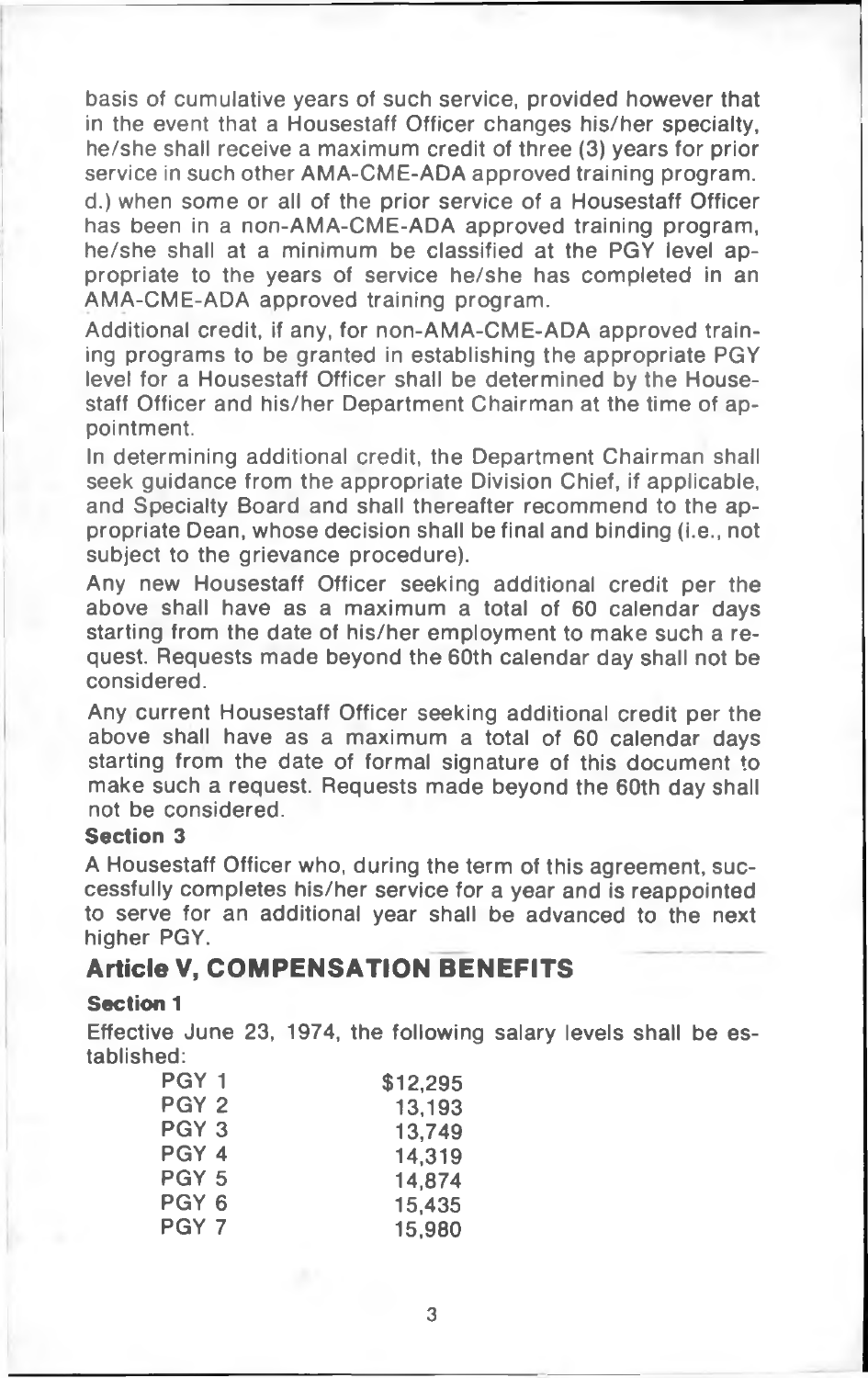In addition, each Administrative Chief Resident shall receive for his/her service as such an additional annual supplement of \$500.00, prorated as necessary for his/her service as Administrative Chief Resident.

#### **Section 2**

Effective July 1, 1975, the above salary levels and additional annual supplement of \$500.00 for Administrative Chief Residents, prorated as necessary, will remain in effect.

In addition, each Housestaff Officer who has one (1) or more years of service at the College as of July 1, 1975 shall be entitled to a one-time cash payment of \$125 if currently employed on the date of such payment. Such payment shall not constitute a modification of the College's existing Housestaff Officer salary schedule.

Each Housestaff Office who has at least six (6) months of service at the College as of July 1, 1975, shall receive a one-time cash payment of \$62.50 if currently employed on the date of such payment. Such payment shall not constitute a modification of the College's existing Housestaff Officer salary schedule.

#### **Section 3**

Subject to the State Legislature enacting appropriations in an amount equal to a seven (7) percent increase in the basic annual salaries of all Housestaff Officers (that is, exclusive of the annual supplement for Administrative Chief Residents) for the specific purpose of funding salary increases, the College's existing Housestaff Officer salary schedule shall be increased on July 1, 1976 to the following levels:

| PGY 1            | \$13,156 |
|------------------|----------|
| PGY <sub>2</sub> | 14,117   |
| PGY 3            | 14.711   |
| PGY 4            | 15,321   |
| PGY 5            | 15.915   |
| PGY 6            | 16.515   |
| PGY 7            | 17.099   |

In addition, each Administrative Chief Resident shall continue to receive for his/her service as such an additional annual supplement of \$500.00 prorated as necessary for his/her service as Administrative Chief Resident.

In the event that the State Legislature enacts an appropriations of funds less than seven (7) percent, the College and the Housestaff Organization shall re-open negotiations on this specific issue (and only this issue) for the expressed purpose of providing an increase in the existing Housestaff Officer salary schedule within the limits of State Legislature appropriations for this specific purpose.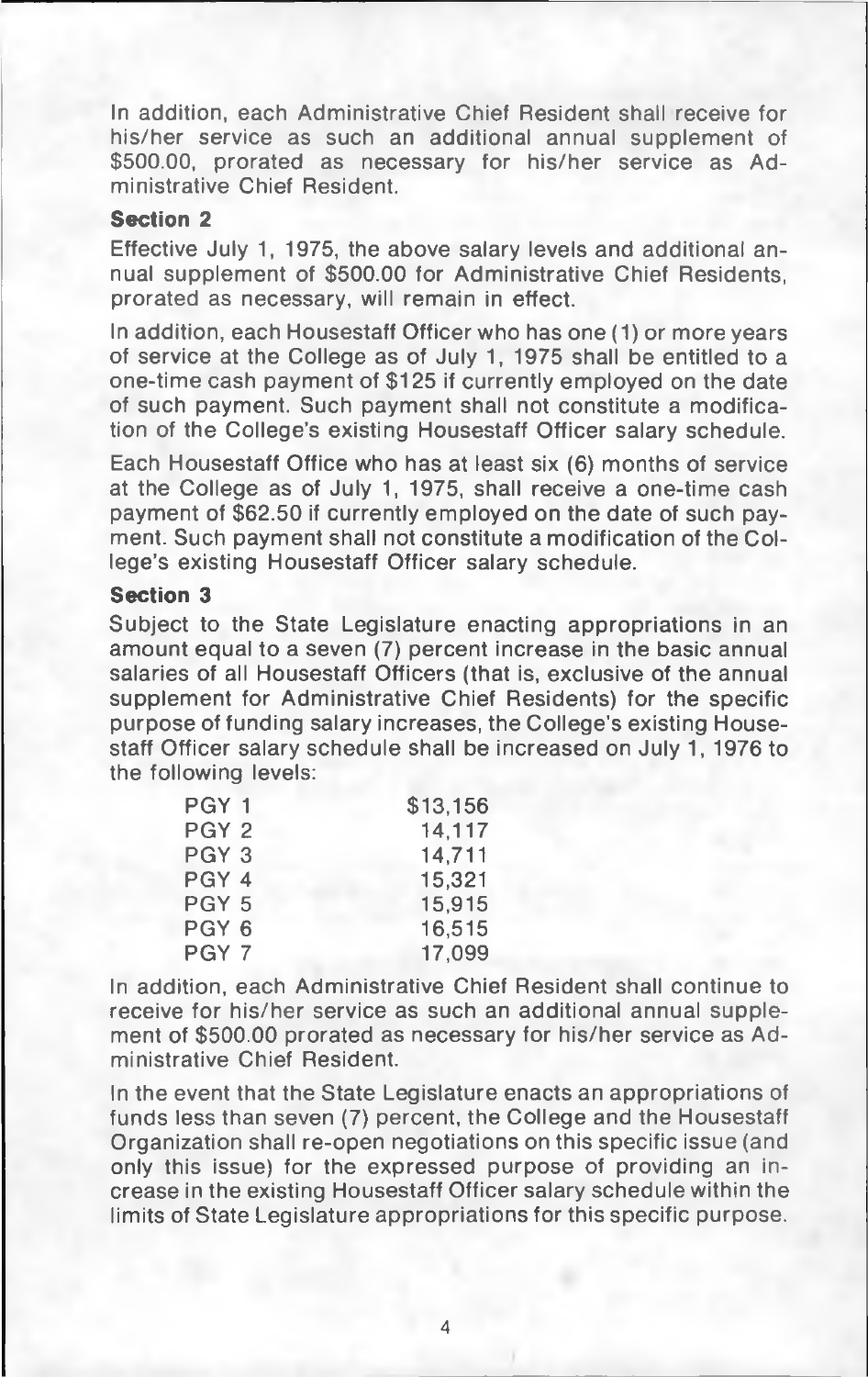# **Article VI, VACATIONS**

For the period ending June 30, 1974, vacations shall be the same as provided for in the prior individual contracts with each Housestaff Officer.

Effective July 1,1974 all PGY 2s and above shall be entitled to four (4) weeks of paid vacation.

# **Article VII, INDIVIDUAL CONTRACTS**

## **Section 1**

Each Housestaff Officer shall, prior to his/her employment by the College, receive a written individual contract not inconsistent with any of the provisions contained in this argeement. Said contracts shall set forth College commitments to each Officer in the following two areas: (a) maintenance of electives and (b) rotational schedules.

Concerning the College commitments, it is recognized that the College cannot under all circumstances maintain specific and consistent electives and rotational schedules for all Housestaff Officers. However, the College will make a good faith effort to maintain such electives and rotational schedules in keeping with nationally established guidelines of the program and the needs and goals of the College. In the event that circumstances necessitate changes in electives or rotational schedules, the College will notify the involved individuals in advance and discuss available alternatives.

### **Section 2**

Each Housestaff Officer, whose employment might not be renewed by the College, shall be given preliminary notice in writing no later than mid-November of the contract year.

Final notice of non-renewal shall be given in writing to each affected Housestaff Officer no later than mid-January of the contract year.

In turn, each Housestaff Officer, who might not wish to renew his/her appointment with the College, shall give preliminary notice in writing to the College no later than mid-November of the contract year.

Each Housestaff Officer, who does not wish to renew his/her appointment with the College shall give final notice of non-renewal in writing to the College no later then mid-January of the contract year.

The HOCMDNJ will not be liable for the breach by individual members as of paragraphs 4 and 5 of this section, providing the HOCMDNJ did not encourage the breach.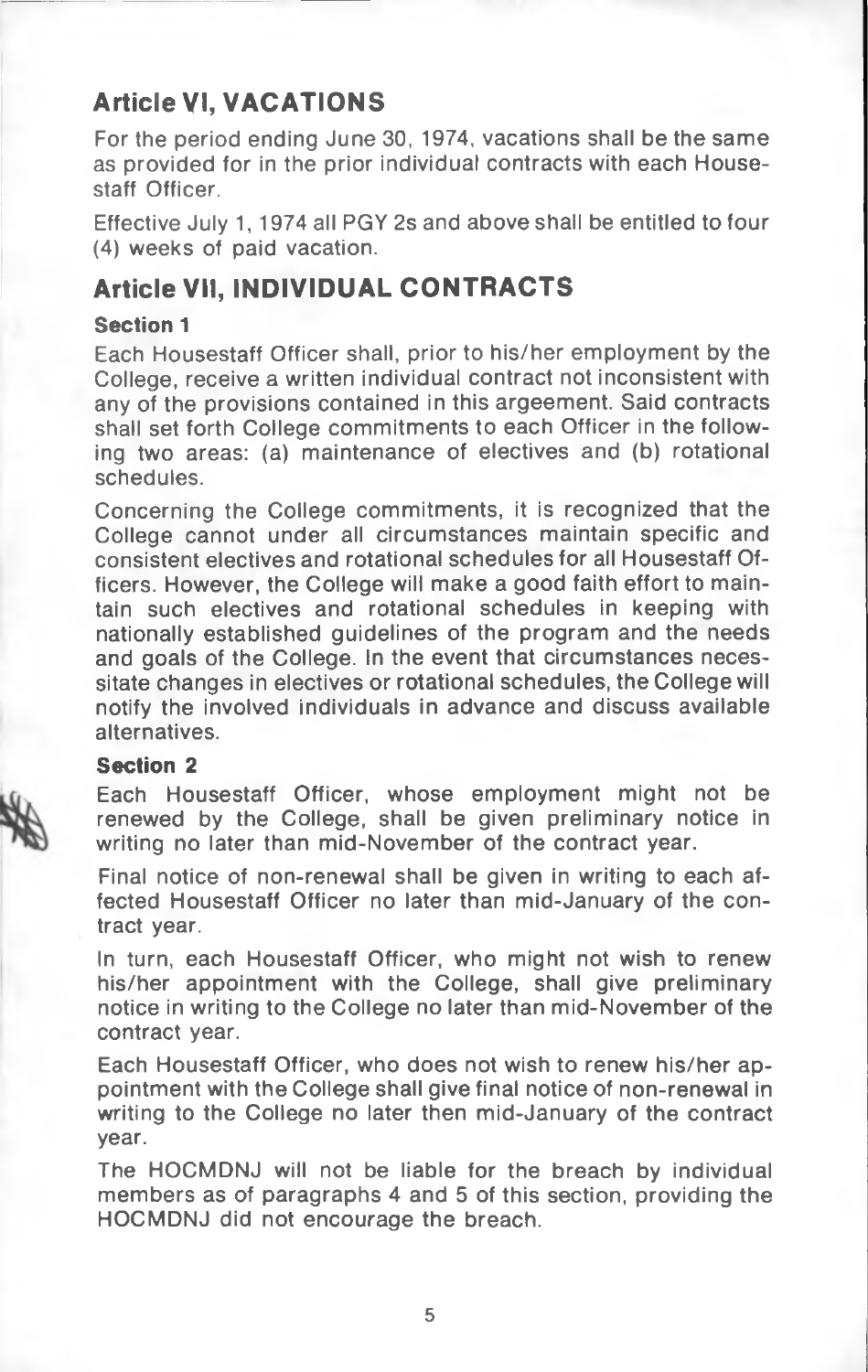# Article VIII, ON-DUTY SCHEDULES

A House Staff Officer in the course of his/her overall schedule shall not be required to be on duty more than an average of every third night in each and every thirty-day period.

## **Article IX, HEALTH AND HOSPITAL BENEFITS**

### **Section 1**

The College shall continue to offer all House Staff Officers and their dependents Blue Cross-Blue Shield with Rider J and Major Medical Insurance at no cost to the House Staff Officer. Such coverage is effective the first day of the month following two (2) full months of employment and is subject to completion of the appropriate forms. Coverage is not automatic.

### **Section 2**

HouseStaff Officers "returning" from assignment at the East Orange Veterans Administration Hospital shall be eligible for health and hospital benefits without the normal two (2) month waiting period (per section 1). Eligibility shall be consistent with all other appropriate regulations.

#### **Section 3**

Notwithstanding the execution of this agreement, the parties mutually agree to continue discussions concerning the issue of continuous health and hospital benefits coverage for those House Staff Officers whose initial assignment is at the East Orange Veterans Administration Hospital and who thereafter return to the College payroll. The parties mutually agree to resolve this issue at the earliest possible date.

### **Section 4**

The State administered Prescription Drug Program shall be extended to all eligible members of this bargaining unit and eligible dependents as soon as practicable following a signed agreement.

Each prescription required by competent medical authority for Federal legend drugs shall be paid for by the State subject to a deductible provision which shall not exceed \$1.25 per prescription or renewal of such prescription and further subject to specific procedural and administrative rules and regulations of the State Program.

Each bargaining unit member, shall after extension of the Program to this unit, be provided with an authorization and identification card, a list of participating pharmacies in the Program and a brochure describing the details of the Program.

The authorization and identification card shall include the Organization identification and emblem.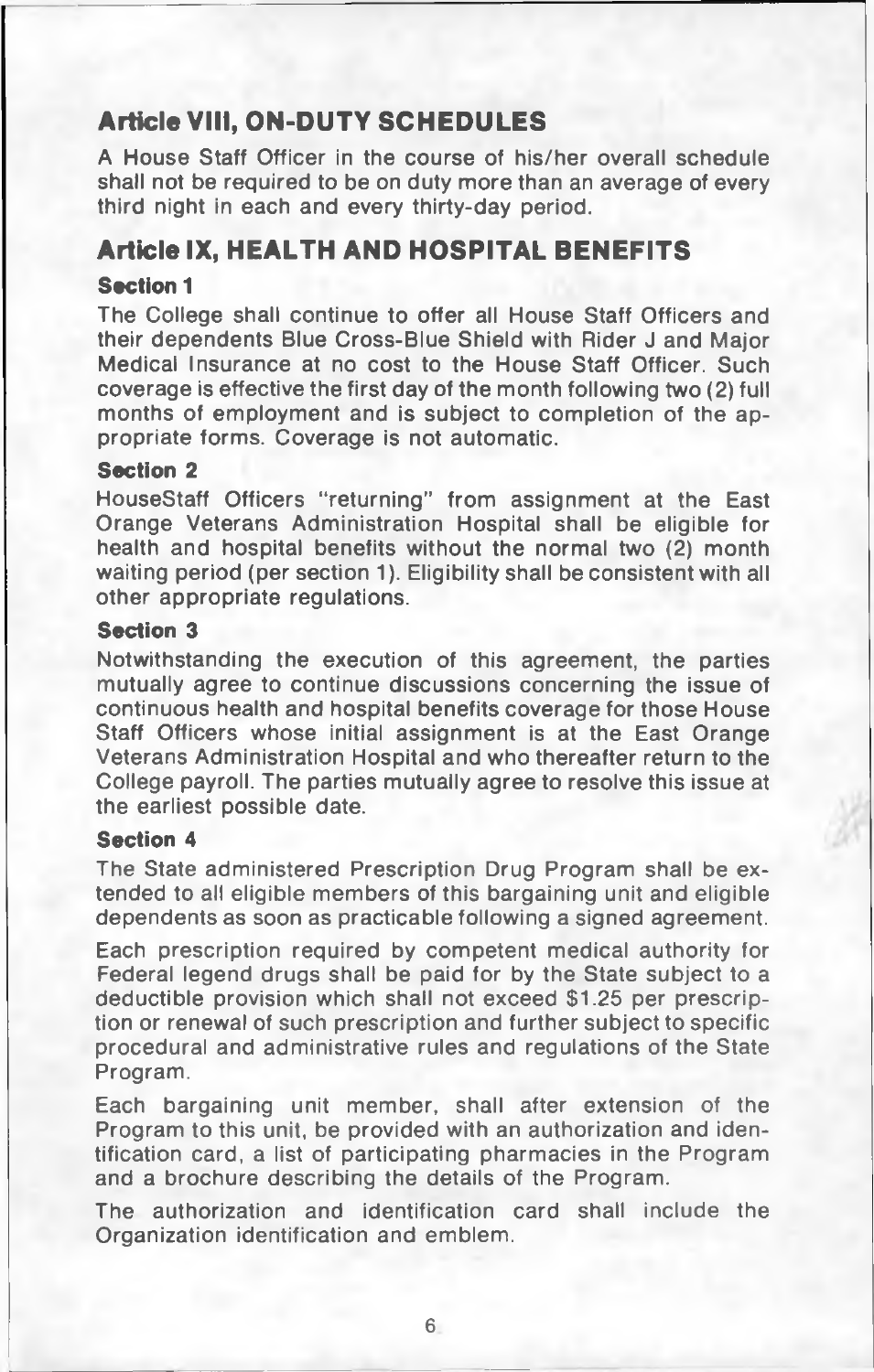The Program shall be continued during the fiscal year 1976-1977 and the State shall provide any necessary funds to maintain the current program.

## **Article X, MEALS**

At all College-operated facilities, two (2) free meals shall be provided to all Housestaff Officers physically on duty for a twentyfour (24) hour period. Said meals shall be taken during regular cafeteria hours. The twenty-four (24) hour period during which the two (2) free meals shall be provided shall commence at 4:00 p.m. of the first afternoon and shall conclude at 3:59 p.m. of the following afternoon.

# **Article XI, UNIFORMS**

The College shall provide uniforms and uniform laundering service to all Housestaff Officers.

# **Article XII, PROFESSIONAL LIABILITY**

The College shall continue to provide professional liability coverage to all Housestaff Officers for services in the employ of the College. (Existing coverage is described in Deputy Attorney General Lawrence G. Moncher's January 8, 1976 letter to Dr. Stanley S. Bergen, Jr., President of the College.)

## **Article XIII, GRIEVANCE PROCEDURE**

## **Section 1, Definition**

A grievance is an allegation by a Housestaff Officer that there has been:

- 1. A breach, misinterpretation or improper application of any of the provisions of this Agreement.
- 2. An arbitrary or discriminatory application of, or failure to act pursuant to the written rules, policies or regulations of the College related to terms and conditions of employment.

## **Section 2, Procedure**

STEP ONE: The Housestaff Officer shall present his/her grievance in writing to his/her *Clinical Chief* no later than ten (10) working days after the date on which the act which is the subject of the grievance occurred. The Clinical Chief shall have an additional ten (10) working days from the date of presentation in which to render a decision and respond in writing to the grievant.

STEP TWO: If the issue is not satisfactorily resolved at Step One, the Housestaff Officer shall have a maximum of five (5) working days from the date of response, or lacking a response, a max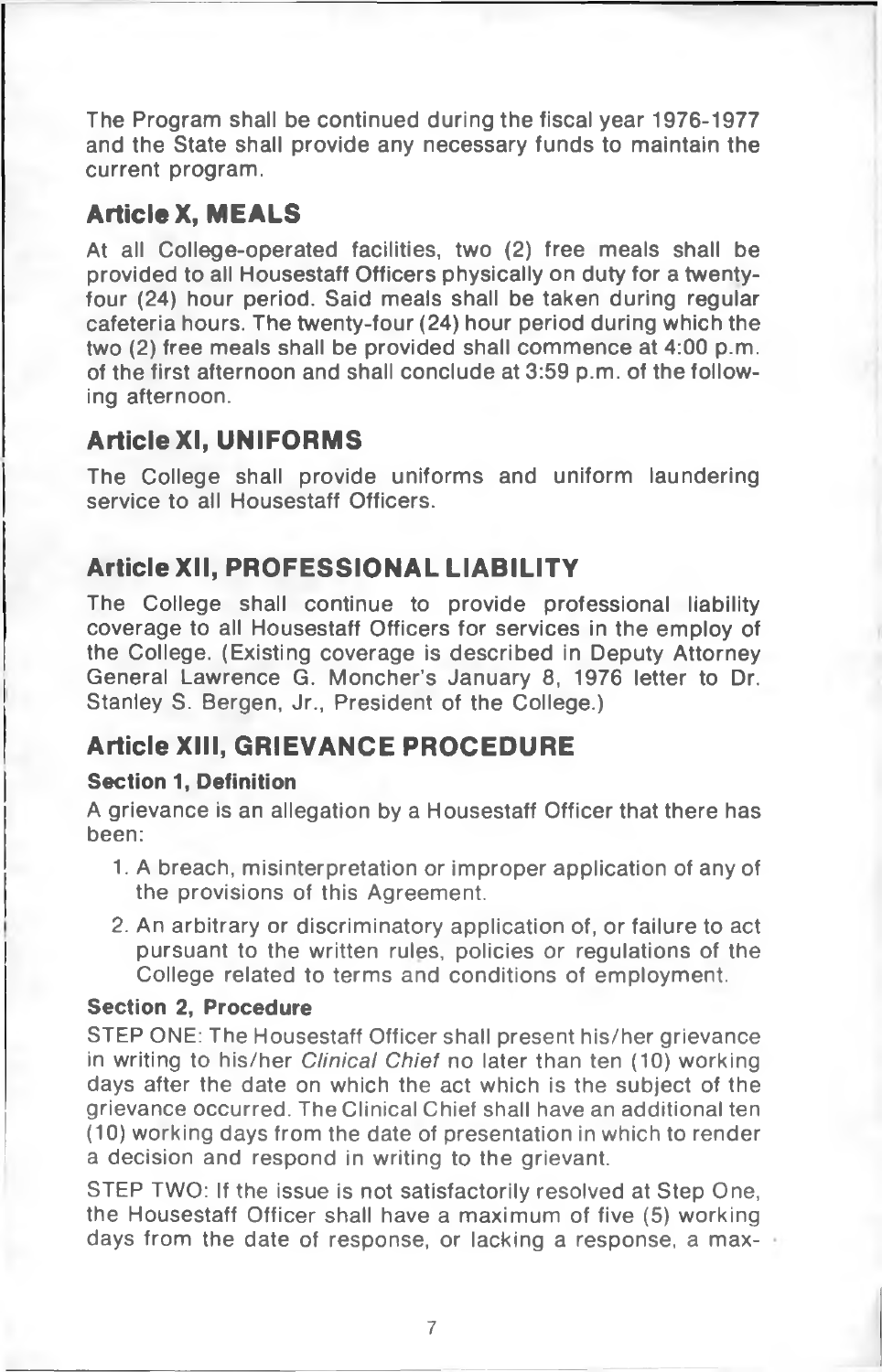imum of fifteen (15) working days from the date of presentation at Step One, in which to present his/her grievance in writing to the *Medical Director* of the appropriate College hospital, i.e., Martland Hospital or Raritan Valley Hospital. The Medical Director shall have a maximum of ten (10) working days from the date of presentation at Step Two to render a decision and respond in writing to the grievant.

NOTE: If the Housestaff Officer is located at one of the College's affiliated hospitals, he/she shall present his/her Step Two grievance to his/her *Department Chairman,* who shall have a maximum of ten (10) working days from the date of presentation at Step Two to render a decision and respond in writing to the grievant.

STEP THREE: If the issue is not satisfactorily resolved at Step Two, the Housestaff Officer shall have a maximum of five (5) working days from the date of response, or lacking a response, a maximum of fifteen (15) working days from the date of presentation at Step Two, in which to present his/her grievance in writing to the appropriate *Vice President* or *Dean.* The Vice President or Dean shall have a maximum of ten (10) working days from the date of presentation at Step Three to render a decision and respond in writing to the grievant.

NOTE: If the Housestaff Officer is Newark-based, he/she shall present his/her grievance in writing to the Vice President for Academic Health Center (Newark). If the Housestaff Officer is Rutgers-based, he/she shall present his/her grievance in writing to the Dean of the Rutgers Medical School.

STEP FOUR: If the issue is not satisfactorily resolved at Step Three, the Housestaff Officer shall have a maximum of five (5) working days from the date of response, or lacking a response, a maximum of fifteen (15) working days from the date of presentation at Step Three, in which to present his/her grievance in writing to the *President of the College.* The President shall have a maximum of twenty (20) working days from the date of presentation of Step Four to render a final and binding decision and respond in writing to the grievant.

#### **Section 3, Time Limits**

Time limits under this article may be changed by mutual consent only.

## **Article XIV, MEDICAL AND ACADEMIC MATTERS**

Matters concerning medical and academic judgements not subject to grievance under Article XIII of the Agreement may be raised under the procedure outlined below for a collegial resolution of such matter.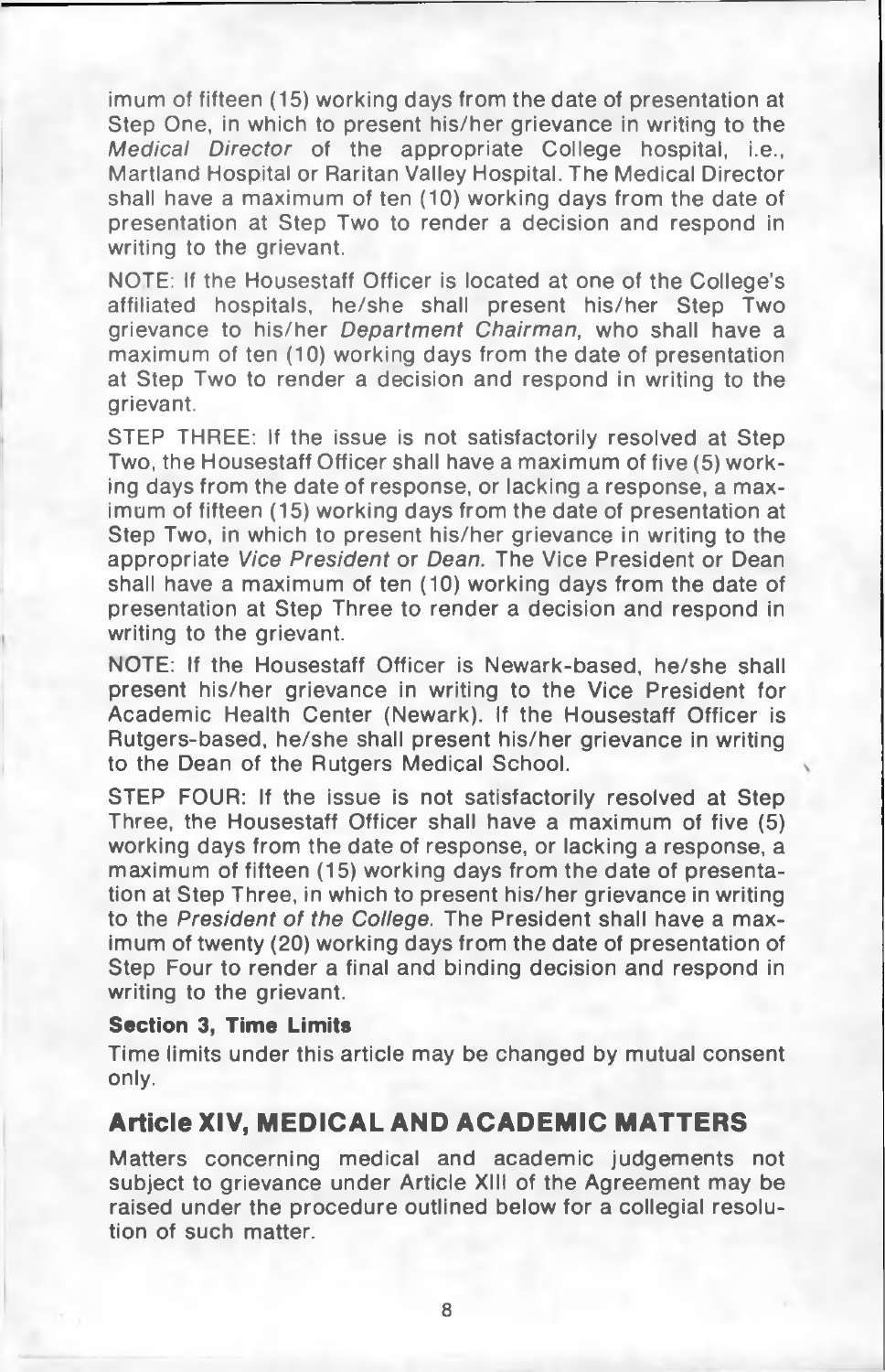This section shall not be construed as indicating that any medical or academic judgements are subject to mandatory negotiations under the New Jersey Employer-Employee Relations Act, or a waiver of any rights by the College pursuant to Article III of the Agreement.

### **Procedure**

STEP ONE: The Housestaff Officer shall present his/her grievance in writing to his/her Clinical Chief no later than ten (10) working days after the date on which the act which is the subject of the grievance occurred. The Clinical Chief shall have an additional ten (10) working days from the date of presentation in which to render a decision and respond in writing to the grievant.

STEP TWO: If the issue is not satisfactorily resolved at Step One, the Housestaff Officer shall have a maximum of five (5) working days from the date of response, or lacking a response, a maximum of fifteen (15) working days from the date of presentation at Step One, in which to present his/her grievance in writing to his/her *Department Chairman.* The Department Chairman shall have a maximum of ten (10) working days from the date of presentation at Step Two to render a decision and respond in writing to the grievant.

STEP THREE: If the issue is not satisfactorily resolved at Step Two, the Housestaff Officer shall have a maximum of five (5) working days from the date of response, or lacking a response, a maximum of fifteen (15) working days from the date of presentation at Step Two, in which to present his/her grievance in writing to the appropriate *Medical Director.*

Within five (5) working days of receipt of the written grievance, the Medical Director shall convene a committee, which shall hear the merits of the case and shall deliver its findings to the Medical Director within fifteen (15) days from the date of its convention. Within ten (10) days of receipt of the committee's findings, the Medical Director shall render a decision and respond in writing to the grievant.

NOTE: If the Housestaff Officer is located at one of the College's affiliated hospitals, he/she shall present his/her Step Three Grievance in writing to his/her *Dean,* who shall, within five (5) working days of receipt of the written grievance, convene a committee to hear the merits of the case and deliver its findings to the Dean within fifteen (15) days from the date of its convention. Within ten (10) days of receipt of the committee's findings, the Dean shall render a decision and respond in writing to the grievant.

The Housestaff Organization shall appoint two (2) members of the committee; the appropriate Medical Director or Dean shall appoint two (2) members of the Committee.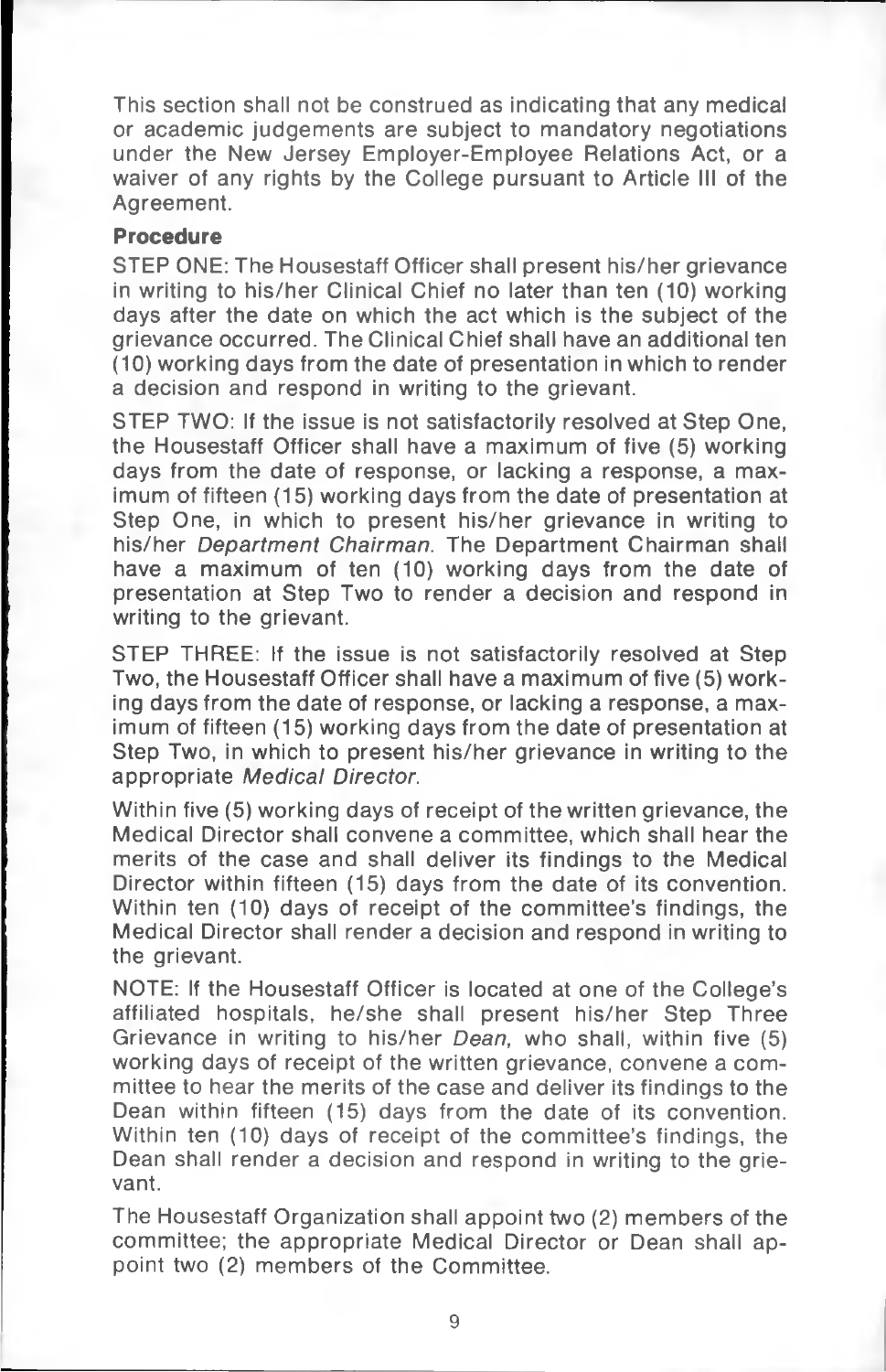STEP FOUR: If the issue is not satisfactorily resolved at Step Three, the Housestaff Officer shall have a maximum of five (5) working days from the date of response in which to present his/her grievance in writing to the *President of the College.* The President shall have a maximum of twenty (20) days from the date of presentation at Step Four to render a final and binding decision and respond in writing to the grievant.

Time limits under this article may be changed by mutual consent only.

# **Article XV, DISCIPLINARY ACTION**

Under normal circumstances, a Housestaff Officer will be given three (3) working days advance notice in writing of intended disciplinary action. Such written notice shall stipulate the reasons for the action to be taken. This shall in no way prohibit the College from immediately implementing any disciplinary action, where, in the judgement of the College, circumstances warrant.

# **Article XVI, OUTSIDE EMPLOYMENT**

In the context of the College's Outside Employment Policy (see Staff Personnel Policy Manual section 25-20-50:00), authority to approve or disapprove individual Housestaff Officer's application for extramural professional activities is hereby vested in the individual's Medical Director or Dean.

### **ROUTING**

The Housestaff Officer shall first apply to his/her Program Director who shall forward the application, together with his/her own written recommendation within three (3) working days to the appropriate Medical Director or Dean.

In the event that the Housestaff Officer is based at either Martland Hospital or Raritan Valley Hospital, the application and written recommendation shall be forwarded by the Program Director to the appropriate Medical Director. In the event that the Housestaff Officer is based at one of the College's affiliated hospitals, the application and written recommendation shall be forwarded by the Program Director to the appropriate Dean of either the New Jersey Medical School, Rutgers Medical School or the New Jersey Dental School.

In those cases where the Program Director recommendation is positive, the Medical Director or Dean shall, within five (5) working days and without reference to committee, render a final and binding decision. In those cases where the Program Director recommendation is negative the Medical Director or Dean shall within five (5) working days convene a committee of four (4), which shall consider the Housestaff Officer's application and the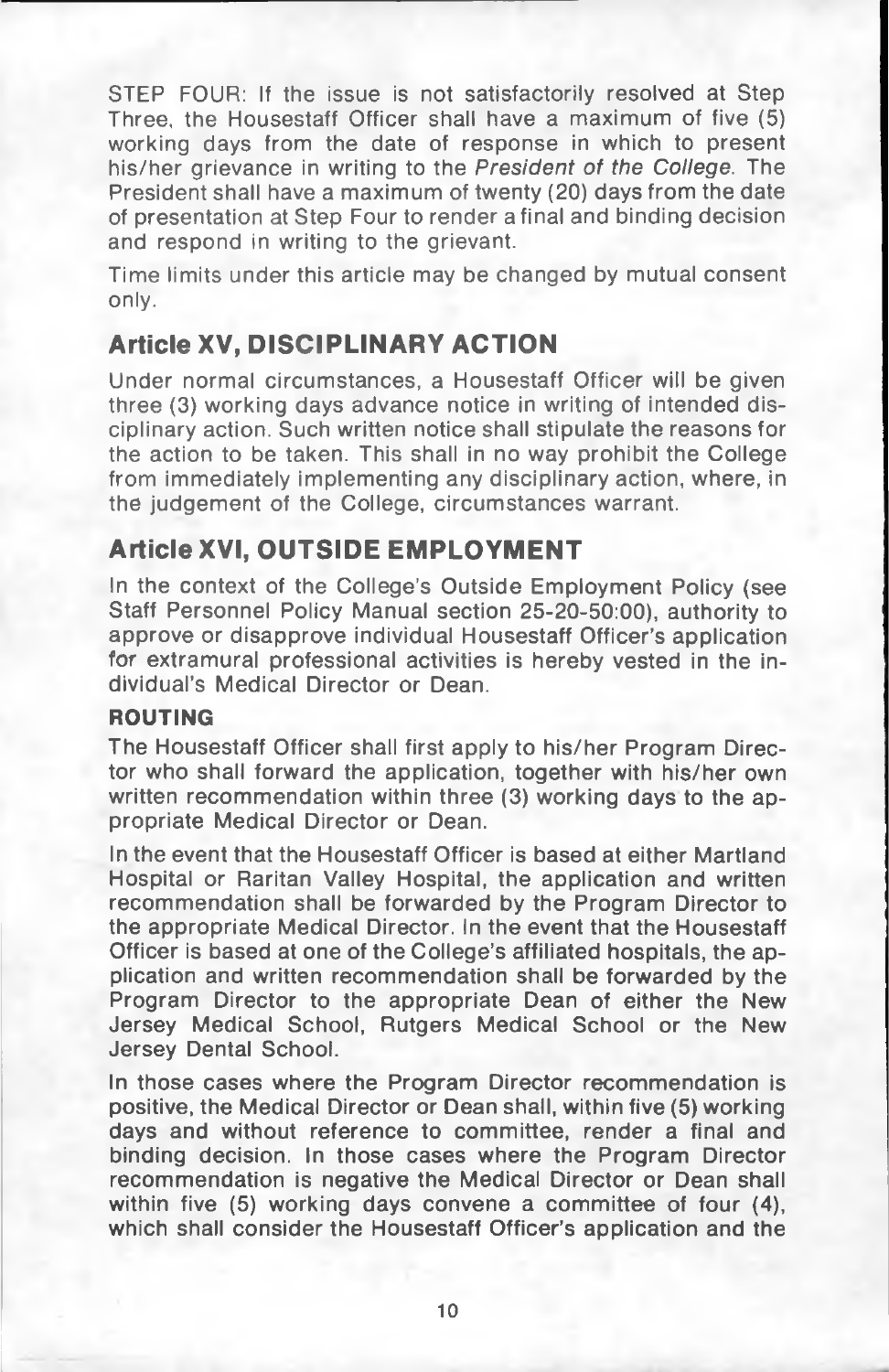reasons for rejection by the Program Director. Within five (5) working days of its convening, the committee shall recommend in writing a course of action to the Medical Director or Dean who shall render a final and binding decision within an additional seven (7) working days.

### **STRUCTURE OF THE COMMITTEE**

The HouseStaff Organization shall appoint two (2) members of the committee; the appropriate Medical Director or Dean shall appoint two (2) members of the committee.

### **GUIDELINES FOR IMPLEMENTATION**

In exercising this authority, the Program Director, committee of four (if convened) and the Medical Director or Dean shall take into consideration all of the following guidelines:

- 1. the capacity of the individual Housestaff Officer to fulfill his/her educational objectives while, at the same time, persuing additional work opportunities for income;
- 2. whether or not the additional work opportunity constitutes a conflict of interest;
- 3. whether or not the additional work opportunity may occur at a time when the Housestaff Officer is expected to perform his/her assigned duties.

Application for such extramural professional activities must be made to the Program Director and approval received from the Medical Director or Dean prior to the commencement of any and all such activities. Included in the application must be clear evidence that the Housestaff Officer is covered by suitable professional liability coverage, which shall be the sole responsibility of the individual and not the College.

In the event that the individual Housestaff Officer fails to secure prior approval from his/her Medical Director or Dean, or if at a later date following approval, any of the above guidelines are no longer met, the Housestaff Officer shall be given a maximum of five (5) working days to cease and desist any and all such activities. Failure to comply shall result in the individual Housestaff Officer's immediate discipline, up to and including discharge.

Applications for renewal of previously approved extramural professional activities must be made and renewed approval received by individual Housestaff Officers at the start of each fiscal year.

Only licensed physicians shall be eligible for approval of extramural professional activities.

### **NON-GRIEVABILITY**

Decisions of the Medical Director or Dean shall not be subject to the grievance procedure.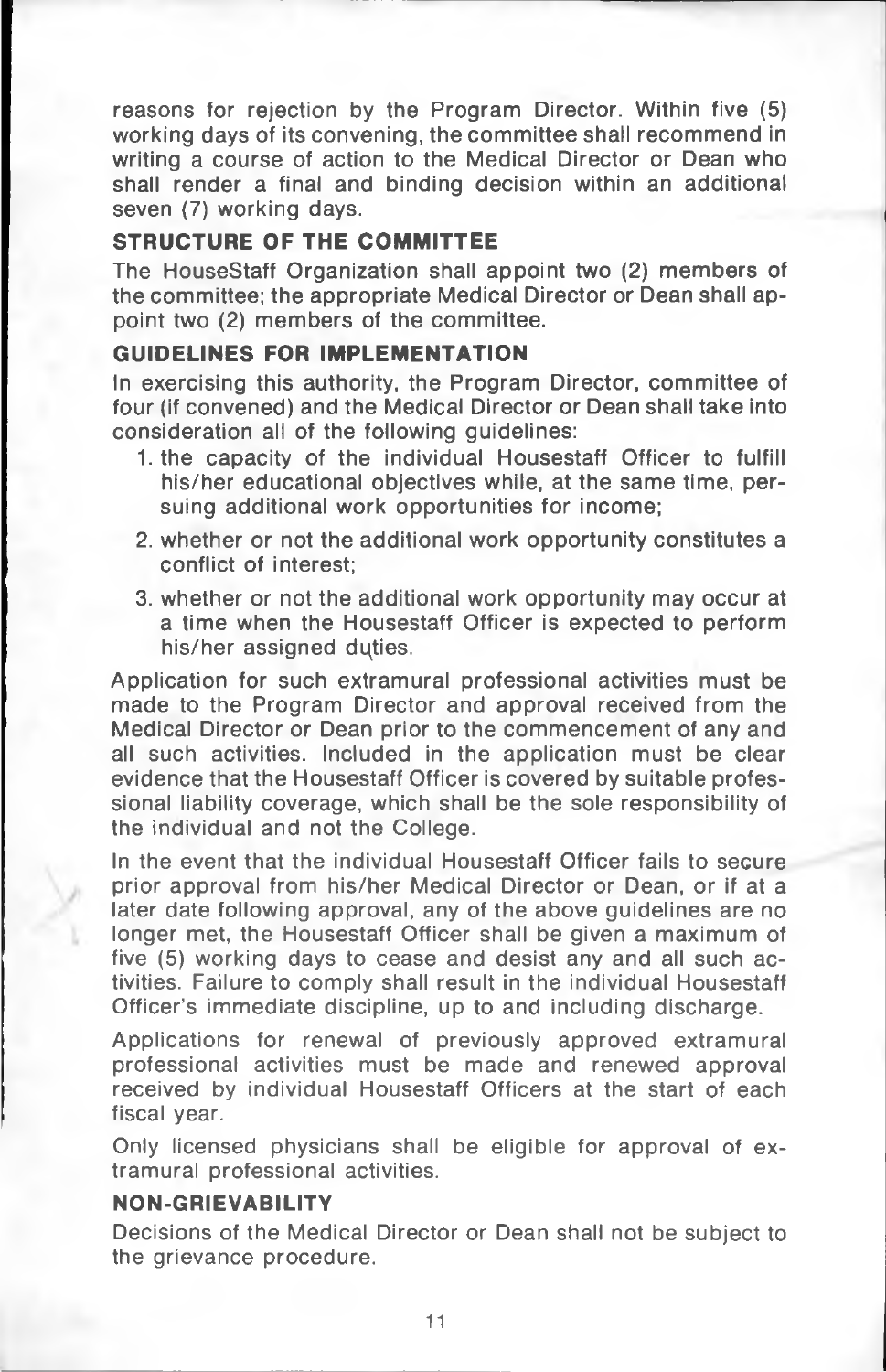## **Article XVII, SAVINGS CLAUSE**

If any provision of this Agreement of any application of this Agreement to any employee or group of employees is held to be contrary to law, then such provisions or application shall not be deemed valid and subsisting, except to the extent permitted by law, but all other provisions or applications shall continue in full force and effect.

In the event of the above circumstances, then either party shall have the right immediately to re-open the negotiation with respect to a substitute for the affected provision.

It is understood and agreed that any provision of this Agreement which require amendment to existing law or the appropriation of funds for their implementation shall take effect only after the necessary legislative action.

## **Article XVIII, COMPLETE AGREEMENT**

This Agreement incorporates the entire understanding of the parties on all matters which were or could have been the subject of negotiation. During the term of this Agreement, neither party shall be required to negotiate with respect to any such matter whether or not covered by this Agreement and whether or not within the knowledge or contemplation of either or both of the parties at the time they negotiated or executed this Agreement.

# **Article XIX, TERM OF AGREEMENT AND RENEWAL**

This Agreement shall remain in full force and effect from the date of execution thereof through June 30, 1977. The Agreement shall automatically be renewed from year to year thereafter, unless either party shall give to the other party written notice of its desire to terminate, modify or amend this Agreement. Such notice shall be given to the other party in writing by registered mail no later than January 15, 1977, or January 15th of any subsequent year for which this Agreement was automatically renewed. Official notice to the College shall be made by addressing the President of the College. Offical notice of the Association shall be made by addressing the President of the Association.

IN WITNESS NHEREOF, the parties have caused this Agreement to be executed under their hands jand seals.

FOR THE GOVERNOR:  $11.21$ C

OR THE ASSOCIATION Muy